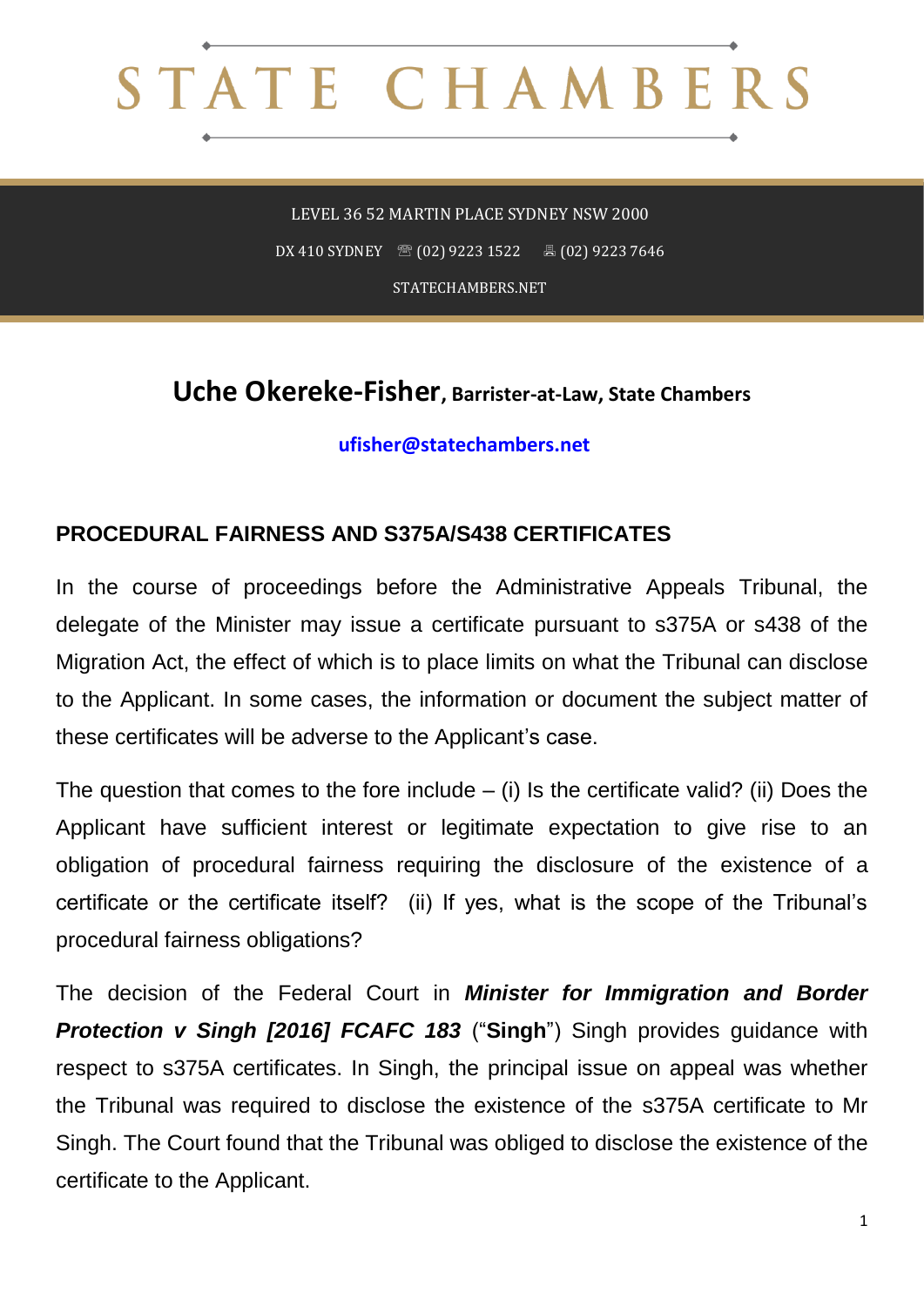On the other hand, the decision of the Federal Court in *MZAFZ v Minister for Immigration and Border Protection [2016] FCA 1081 ("MZAFZ")* shed more light on the operation of s438. In *MZAFZ* the Federal Court found that the certificate issued by the delegate of the Minister pursuant to s438 was invalid. Consequently, proceeding on an invalid certificate had the effect that the Tribunal did not properly undertake the review task that statute required of it, with the result that the Tribunal had made a jurisdictional error.

A major difference between s375A and s438 is that s438 permits what s375A prohibits, being disclosure (*subject to the exercise of discretion*) to an applicant, the material subject to the certificate.

Below are the notable points from the two cases.

- 1. Considering that the effect of a certificate issued pursuant to s375A require the Tribunal to conduct the proceeding without disclosing the document or information to the Applicant, the Applicant's participation in the proceeding is undermined by the denial of access to relevant material – this is the practical injustice that enlivens the obligation of procedural fairness.<sup>1</sup>
- 2. The requirements of procedural fairness will vary with the circumstances: *Russell v Duke of Norfolk [1949] 1 All E.R. 109 at 118 per Tucker LJ*.
- 3. **Validity of the Certificate**: The validity of the certificate can be challenged if the certificate does not comply with s375A or s438. Furthermore, the decision to issue the certificate is not immune from judicial review<sup>2</sup>.
	- a. Section 375A(1)(a) contemplates that a certificate will specify a reason to justify the non-disclosure of the material. Hence, certificates issued pursuant to 375A require (i) specification of a reason why the disclosure of any matter contained in the document or of the information (*otherwise than to the Tribunal)* would be contrary to the public interest (ii) the

<sup>1</sup> *Singh at Para 42*

**.** 

<sup>2</sup> *Singh at Para 48*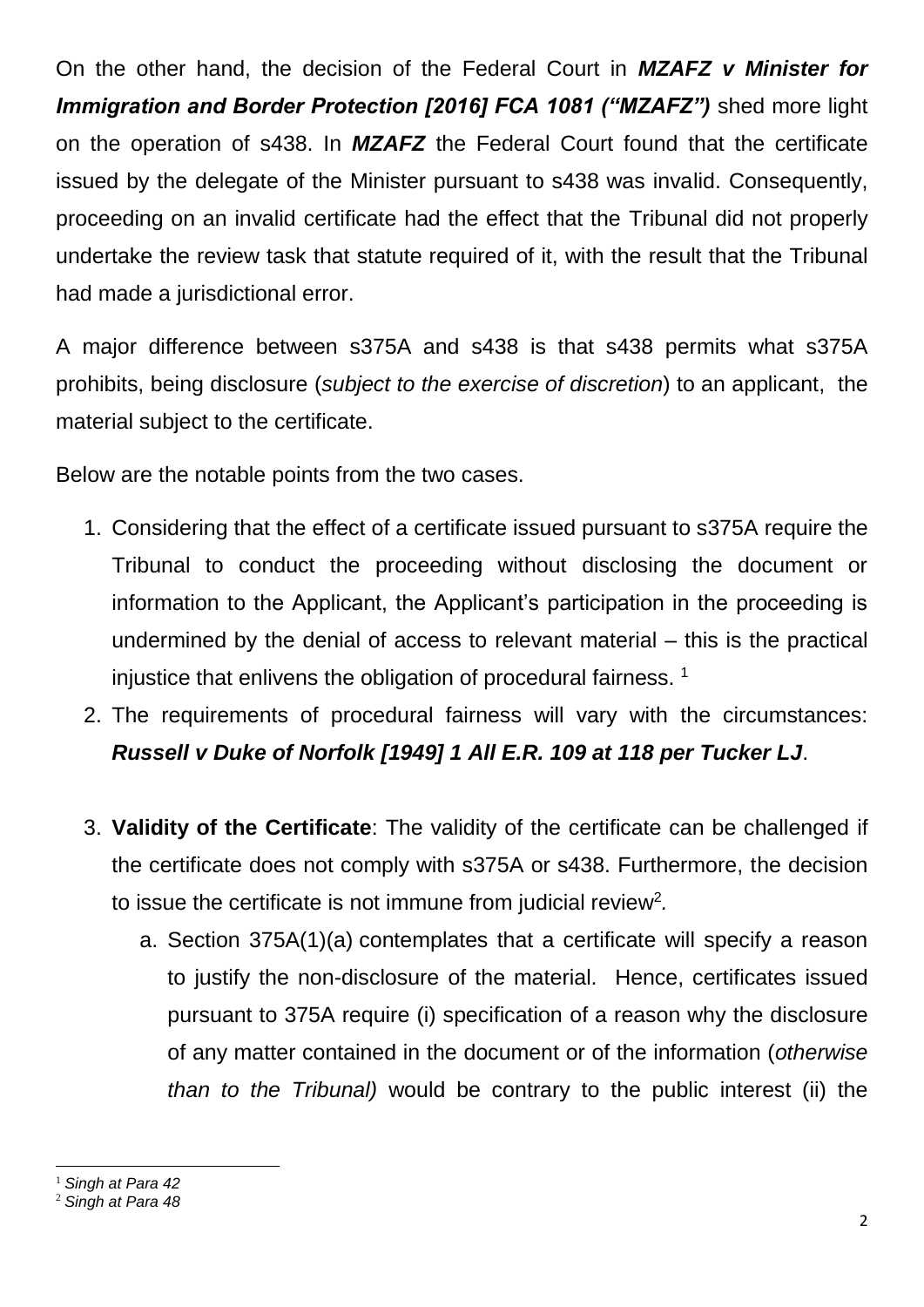certificate to state that the document or information must only be disclosed to the Tribunal.

- b. Certificates issued pursuant to s438 require that (i) the Minister certify in writing that the disclosure of any matter contained in the document – would be contrary to the public interest for reasons specified in the certificate. However, the reasons specified in the certificate must be reasons *that could form the basis for a claim by the Crown in right of the Commonwealth in a judicial proceeding that the matter contained in the document, or the information, should not be disclosed.* The underlined refers to Public Interest Immunity or Crown Privilege*. 3*
- c. If there is a valid certificate under s438, the Tribunal has the discretion to disclose the information to an applicant if it considers it appropriate to do so. Beach J held in *MZAFZ* that procedural fairness required the Tribunal to give the applicant at least an opportunity to seek a favourable exercise of discretion under s  $438(3)(b)^4$ .
- 4. **Consequences of an Invalid Certificate**: If the Tribunal acts on an invalid certificate it means it followed a procedure contrary to law. The issue of an invalid certificate by the delegate of the Minister will affect the process or procedure adopted by the Tribunal in relation to such documents. In acting on the invalid certificate, it can reasonably be inferred that the Tribunal may not have properly turned its mind to whether it ought to have made disclosure under s 424AA or s 424A<sup>5</sup>. If the Tribunal acts or proceeds on an invalid certificate, then it is not a process according to law and of itself will constitute a jurisdictional error<sup>6</sup>.

<sup>3</sup> *MZAFZ at 36*

1

- <sup>4</sup> *MZAFZ at 50*
- <sup>5</sup> *MZAFZ at 40 & 41*

<sup>6</sup> *MZAFZ at 44*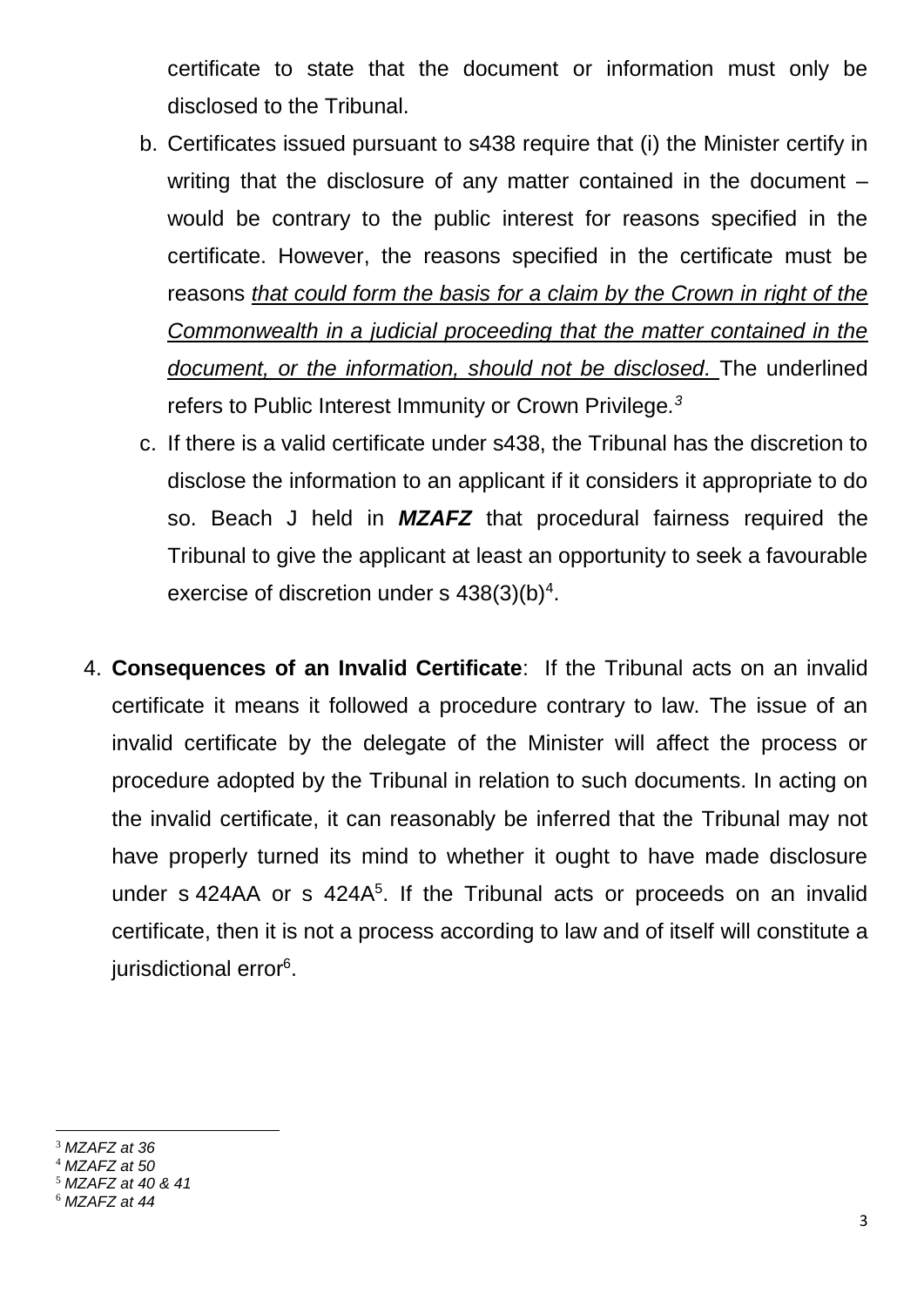- 5. **The existence of the Certificate:** Procedural Fairness requires the Tribunal to disclose the existence of the certificate to the Applicant<sup>7</sup>. Hence, the fundamental question is whether the Applicant has sufficient interest or legitimate expectation to enliven an obligation of procedural fairness requiring the disclosure of the existence of the certificate.
- 6. **The Certified Matter, Document or Information, the subject matter of the Certificate.** In *Singh*, the court considered the effect of the exhaustive statement on natural justice rule (pursuant to s357A (2)) on the existence of a procedural fairness obligation. The court found that procedural fairness does not require the disclosure of the certified matter. However, s357A (2) is no impediment to general law notions of procedural fairness requiring the disclosure of the Certificate<sup>8</sup>. In **MZAFZ**, the court found that (i) there was no necessity for the applicant to be given a copy of the relevant underlying email.<sup>9</sup> (ii) the application of s422B(2) on s438 was such the applicant cannot get the documents covered by a s 438(1)(a) certificate any other way from the Tribunal than through a favourable exercise of discretion under s  $438(3)(b)^{10}$ .
- 7. **The Certificate**. The question whether affording the Applicant procedural fairness would require disclosure of the certificate will depend on the circumstances of the case. If the circumstance is such that the disclosure of the certificate will lead to the disclosure of the protected information, then the certificate cannot be disclosed but that will not preclude disclosing the existence of the certificate<sup>11</sup>. However, in **Singh**, the court observed that there is real utility in disclosing the certificate from an applicant's point of view.<sup>12</sup> The Full Federal Court in *Singh* was of the view that whether or not the Tribunal was required to disclose the certificate depended, at least in some

**.** 

<sup>7</sup> *MZAFZ at 50; Singh at 3*

<sup>8</sup> *Singh at Para 40*

<sup>9</sup> *MZAFZ at 25*

<sup>10</sup> *MZAFZ at 62*

<sup>11</sup> *Singh at 53 & 54*

<sup>12</sup> *Singh at 49*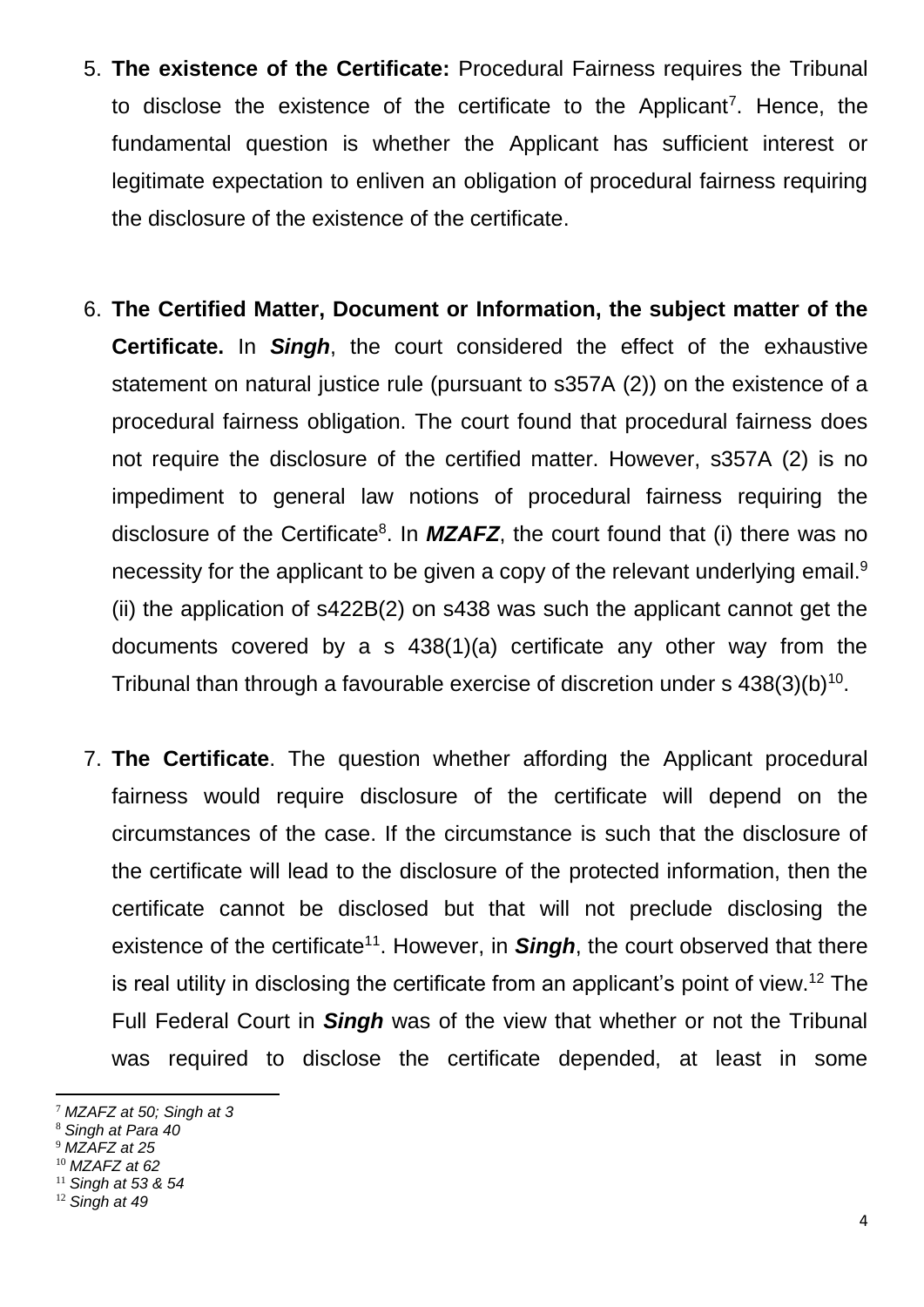circumstances, on whether the Tribunal had provided to the applicant any particulars of the information that is covered by the certificate issued under [s.375A](http://www.austlii.edu.au/cgi-bin/viewdoc/au/legis/cth/consol_act/ma1958118/s375a.html) of the Act: *CKG15 v MINISTER FOR IMMIGRATION & ANOR [2017] FCCA 938 at 100 ("CKG15").* Furthermore, the Full Federal Court in *Singh* appears to have been of the view that to discharge the duty to accord procedural fairness in relation to a certificate issued under 375A of the Act , does not necessarily require the Tribunal to disclose the certificate<sup>13</sup>.

- 8. **Particulars of the Information covered by the Certificate AND Relationship between 375A and 359A of the Migration Act.** – Here the test is whether carefully drafted particulars of the protected information can be provided to the Applicant without usurping the secrecy requirements of s375A. In *Singh* the court acknowledged that there was tension between the two provisions (s 359A and s375A) but found that they were not completely at loggerheads. The tension lies in the fact that if the Tribunal proposes to use a document or information which is subject to a s375A certificate as part of its reasons for affirming a decision under review, s 359A appears to require the Tribunal to give an applicant particulars of that document or information which, at the same time, s375A requires not to be disclosed.
- 9. The court was of the view that in many cases it may be possible to serve the procedural fairness aims of s 359A without compromising the secrecy requirements of s 375A. This can be achieved by carefully drafted particulars, which will have the effect of providing a fair hearing without disclosing the confidential information. However, if this cannot be achieved in a particular case, it will be necessary to identify which of the two provisions is the leading provision and to give it primacy. It opined that 375A was the leading provision and in cases of true conflict, it will prevail<sup>14</sup>.

**.** 

<sup>13</sup> *CKG at 103*

<sup>14</sup> *Singh at 55 & 56*